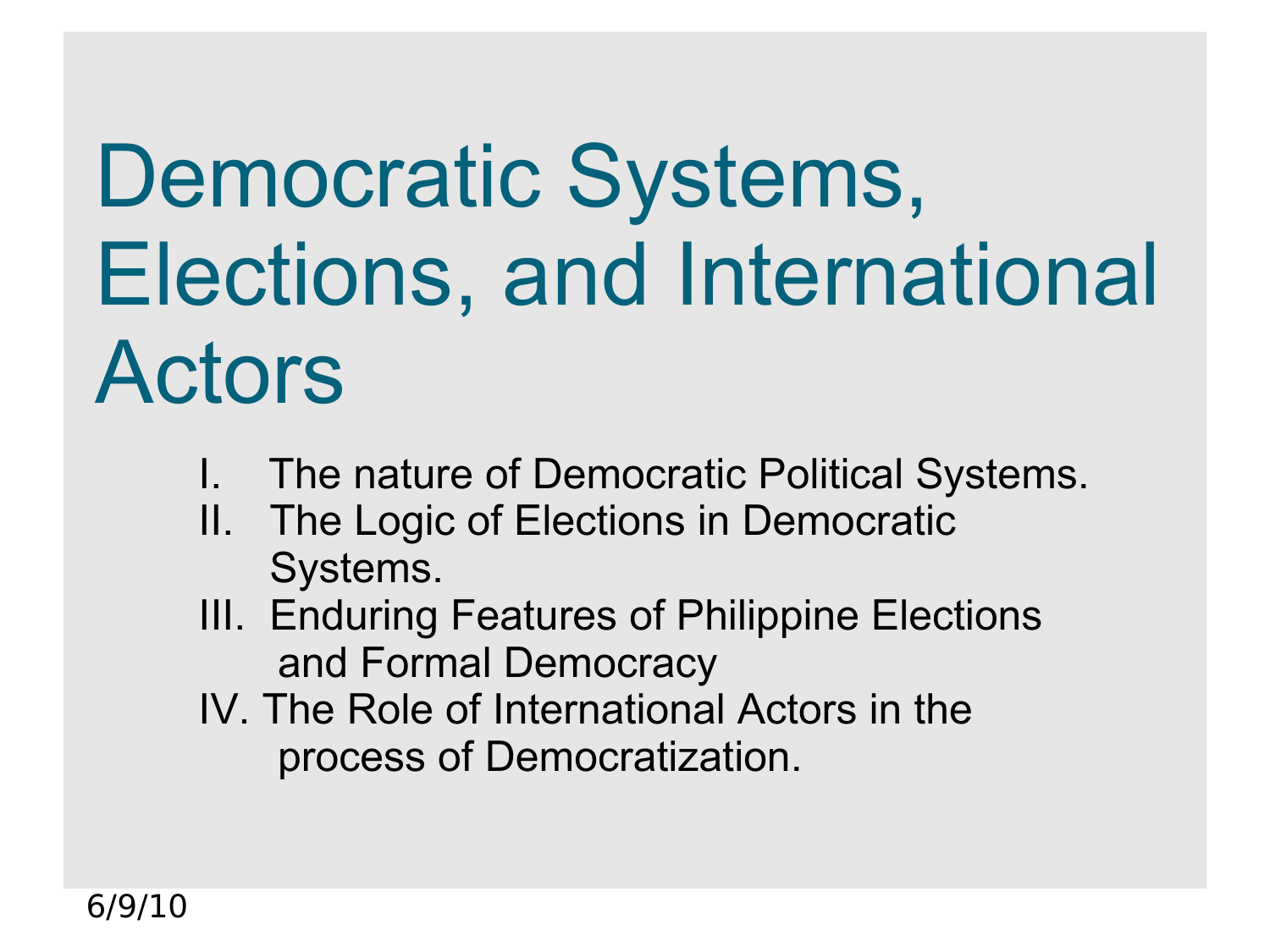## How do we Legitimize Political Rule?

- Legitimation through authoritarian rule: leaders not accountable to the people.
- Legitimation through revolutionary conquest of power. How is political rule legitimized and consolidated after the revolutionary party/class/movement has won power?
- Legitimation through democratic rule. Leaders are chosen and made accountable to the people through predictable political mechanisms. Minimalist vs. maximalist conceptions of democratic rule.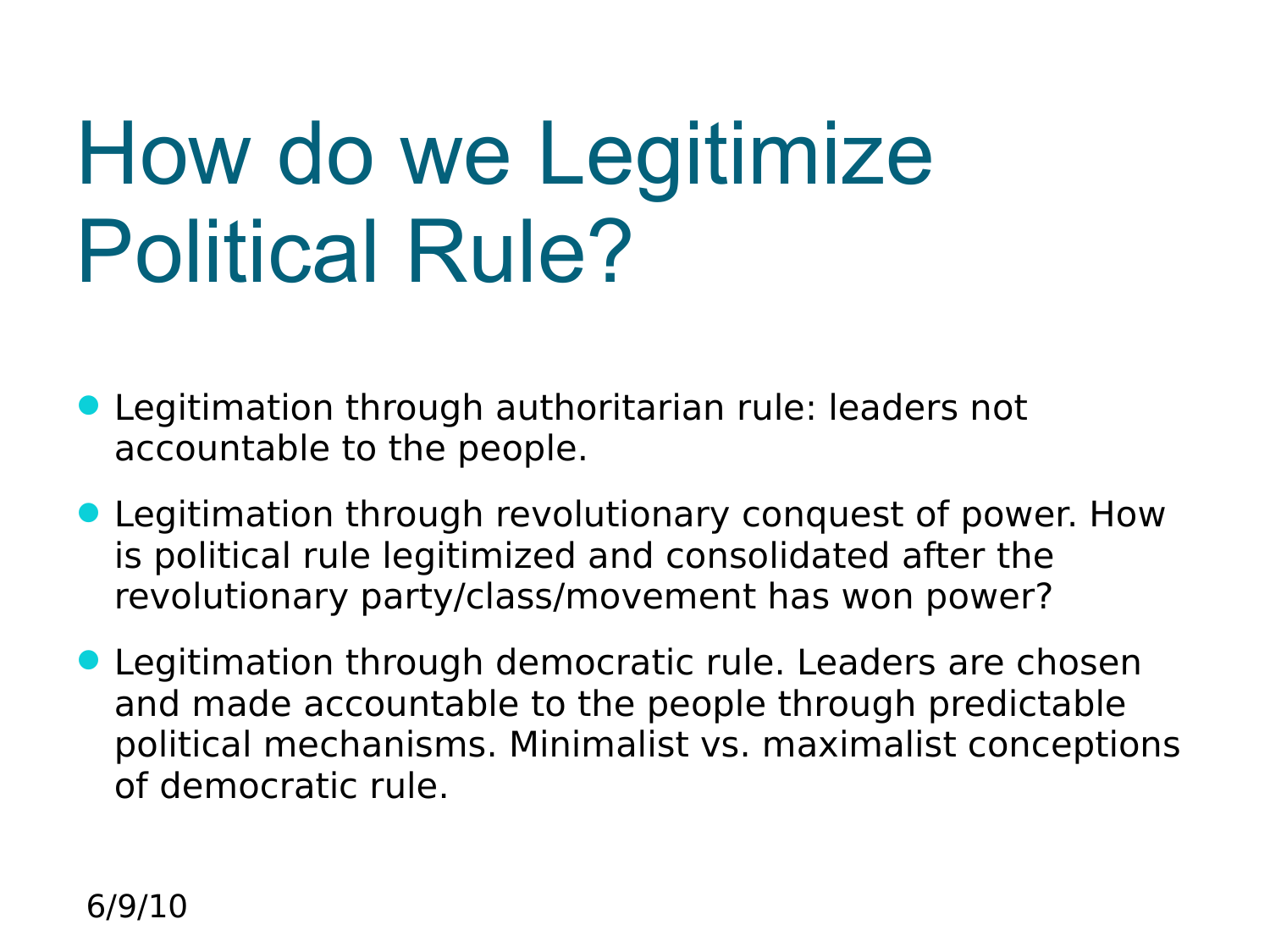#### Two Conceptions of **Democracy**



- A minimalist, procedural definition of democracy: free, competitive elections, and civil liberties.
- A substantive definition that stresses the empowerment of the people in advancing their interests and contesting for power.
- The first argues that predictable procedures are sufficient.
- The second approach argues that not only procedures but actual outcomes (certain socio-economic and political results) are necessary.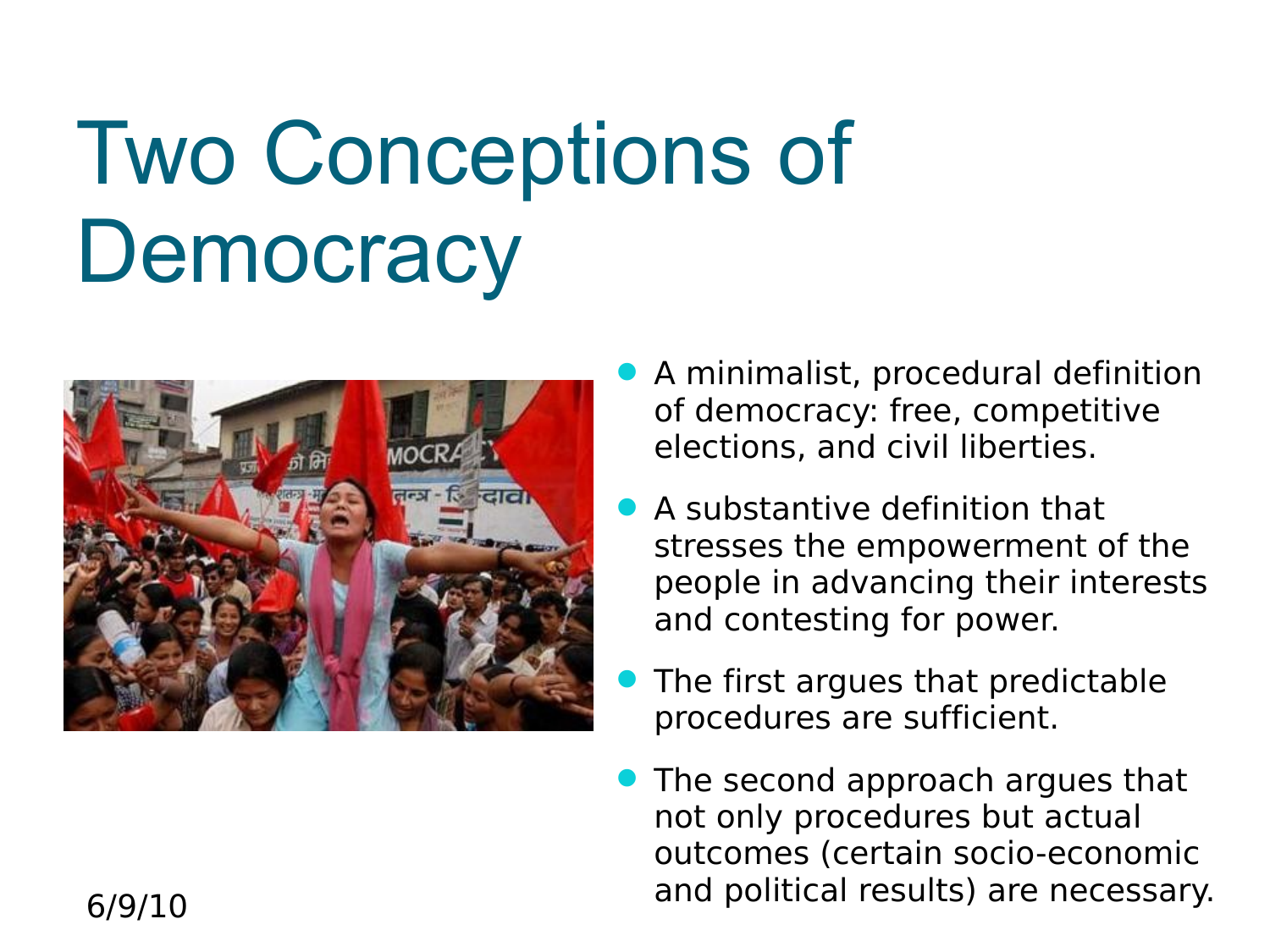# Elections in Democratic **Systems**



- **In modern representative** democracies, elections have become the main mechanism for legitimizing political rule.
- **Electoral procedures and civil** liberties must therefore be seen as credible for electoral results to be accepted by both the competing elites and the people.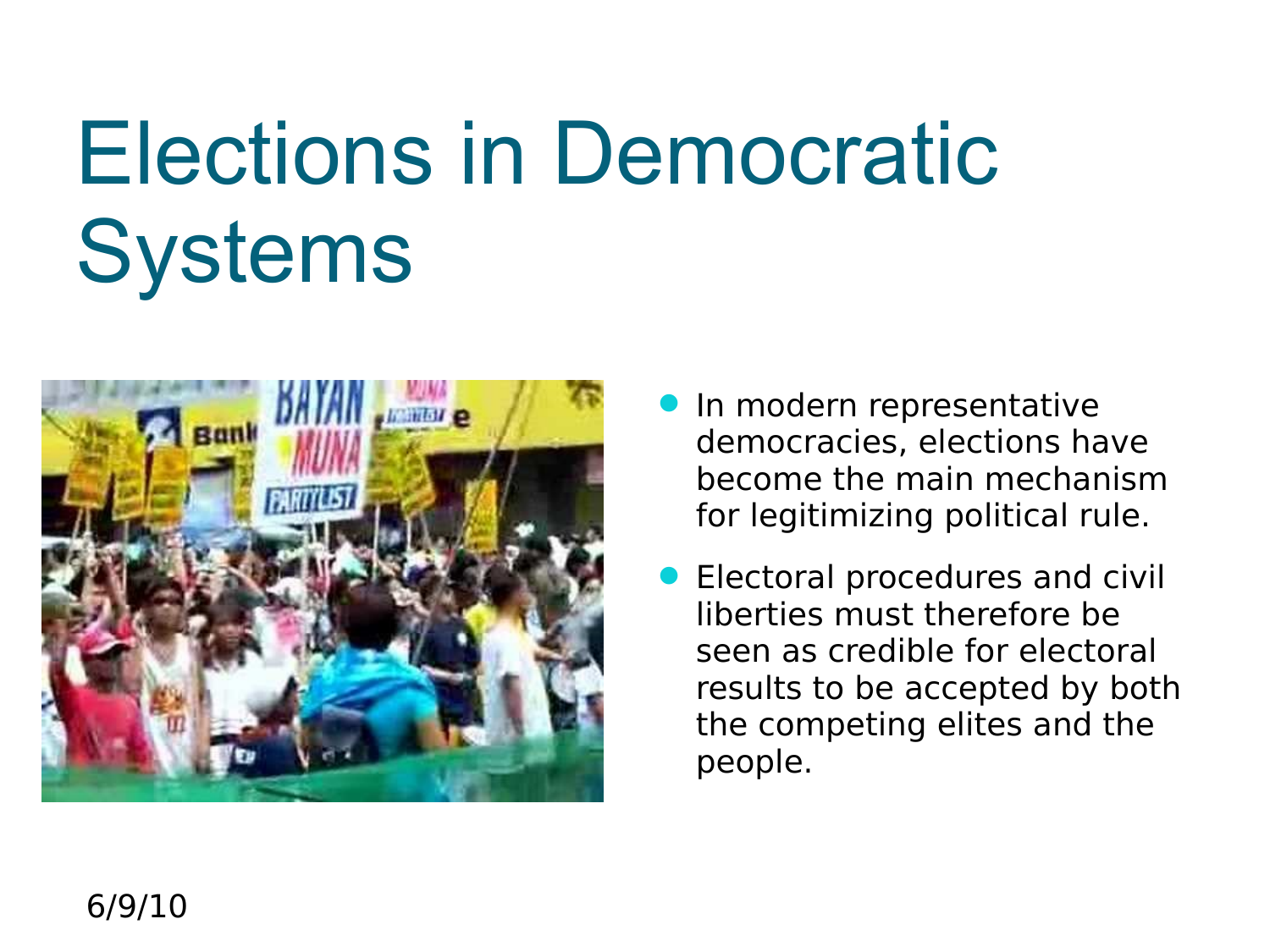## Enduring Features of our Electoral-Political System



- Longest electoral experience in Asia but procedures deeply flawed: violence-prone, massive vote-buying and cheating.
- Elections dominated by political dynasties and the oligarchy-local warlords.
- Prohibitive costs of campaigning.
- Institutional weakness and incompetence of the COMELEC.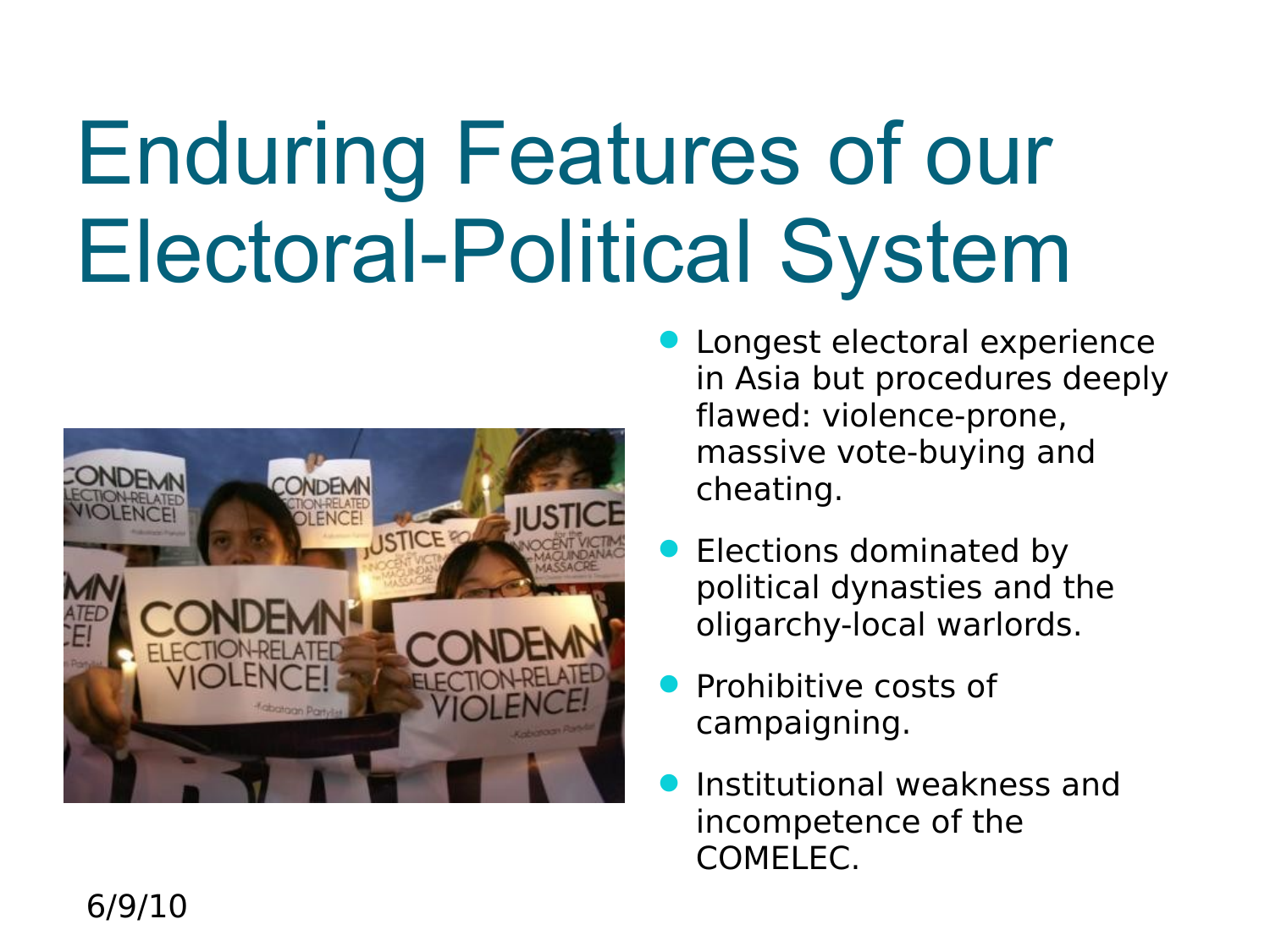#### Elections and our Weak State System



- Our tradition of a weak state.
- A weak state vis-à-vis our powerful oligarchy.
- A weak state in terms of the scope and functions of government and the lack of capacity of key state institutions.
- A weak state as shown by a highly politicized bureaucracy and weak institutions of accountability: Ombudsman, Commission on Audit, CHR, CSC.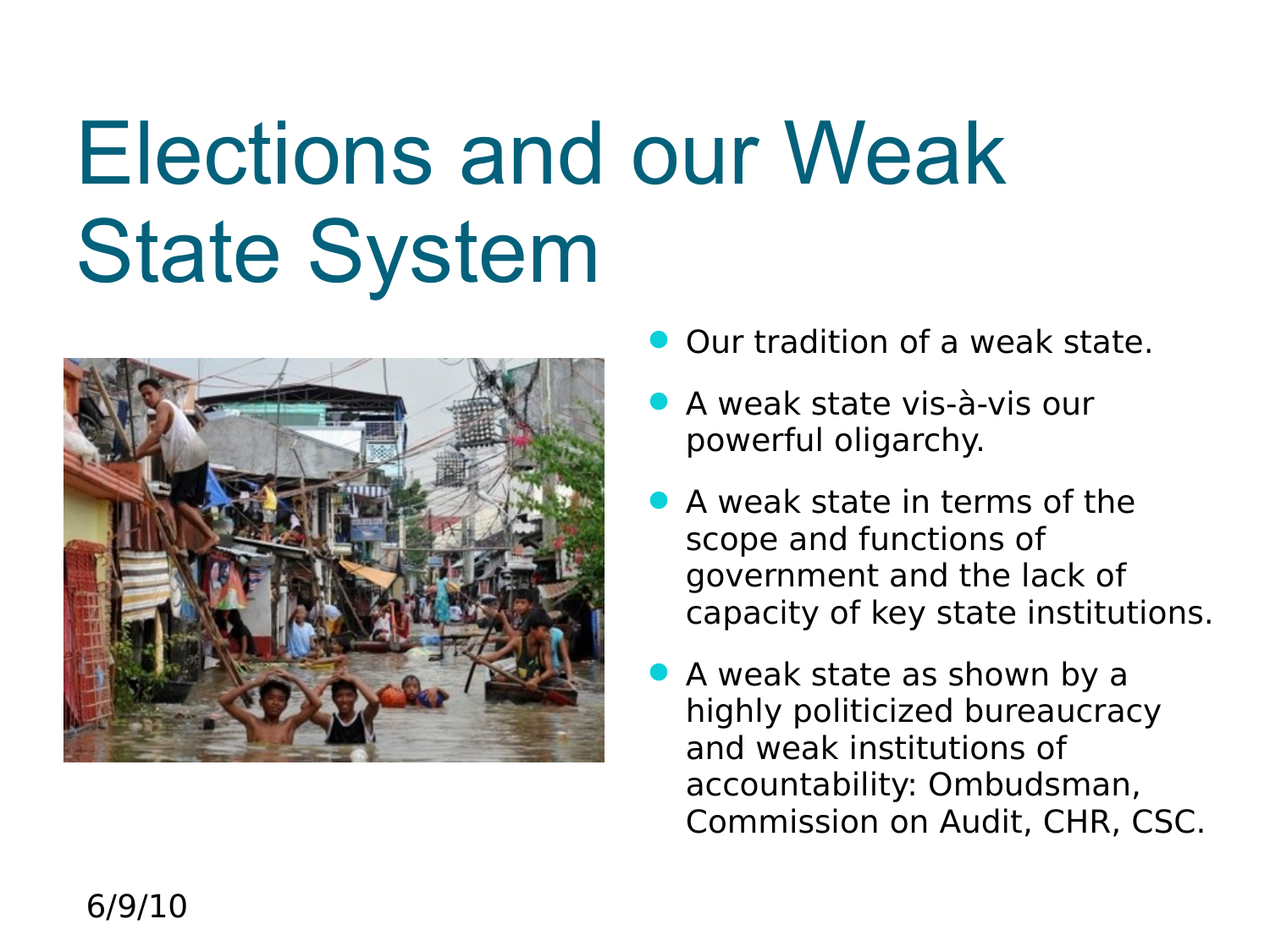#### Peculiarities of our Presidential System of Government



- A weak state with a powerful presidency vis-à-vis Congress and the Judiciary.
- A weak party system.
- Why weak parties: strength of local political clans; presidential term limits; differing electoral cycles for national and local officials; low thresholds for the Party List system; impact of new technologies and mass media.
- Slow economic growth and development: positive correlation between higher GDP per capita and democratic stability.